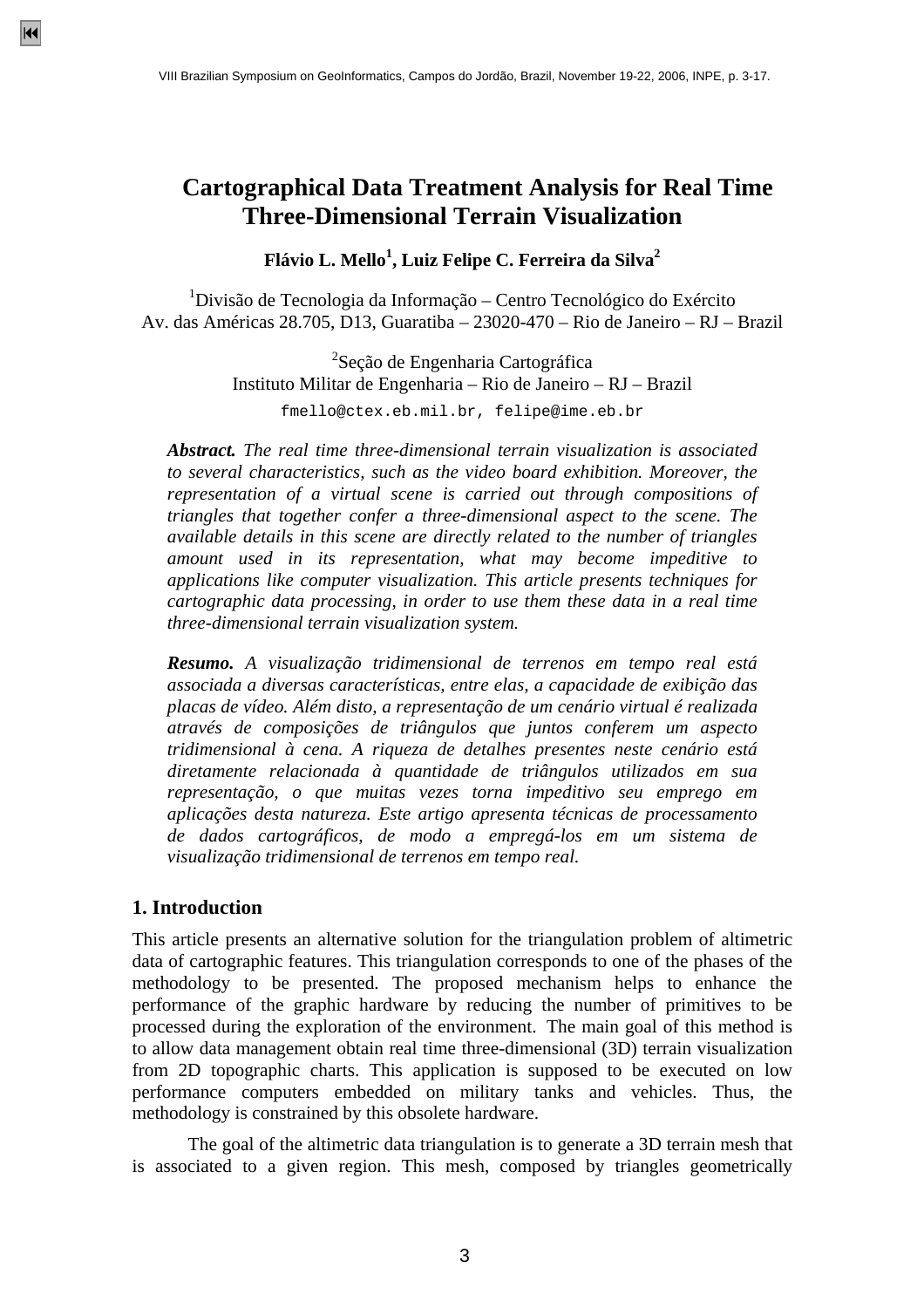organized, provides the 3D terrain aspect. Besides this conceptual representation, there is a technological constrain related to the number of triangles used for the same representation. The relation between the terrain levels of detail, and its associated data, can easily exceed the video board processing capabilities, which usually makes impossible a real time application. Thus, the terrain models data must be processed in order to allow its usage.

 Under an interactive three-dimensional environment, the animation becomes an important characteristic. It is supposed to be continuous and smooth, that is, the user must not notice the frame transition between different images. In computer systems, the responsibility for the scenes transition delay is given by the quantity of objects on the scene [Lasseter 1987]. If this scene contains many objects, the video board will take too long to reproduce them on computer screen, delaying the next scene visualization.

 Consequently, assuming one video board model, the terrain flyover interactivity, or any other user movement over the terrain, depends indirectly on the quantity of triangles used on the scene representation. In order to ensure an acceptable screen refresh rate, a strategic terrain vision (wide area of interest) may be represented using low levels of detail, while a tactical vision (narrow area of interest) can be represented by a greater quantity of data. The computer refresh rate is kept under acceptable performance according to system requirements by combining the width of the region of interest and its resolution degree. The term "acceptable performance" does not describe deterministically this measure feature. However, it is used so because the performance values vary according to the video board used on the system visualization. Therefore, it is important to understand the real time concept; to define evaluation quality parameters; and to evaluate the cartographic data pre-processing methodology according to several video boards.

## **2. Real Time Systems**

The altimetry pre-processing main goal is to structure data to meet the 3D visualization application needs. In this article, the refresh rate of the scene drawing will be the metric used for analyzing the system performance. These measured values are associated to system ability to handle real time operations, and for this reason it is important to comprehend the systems dedicated to this kind of application.

 A system is a connected element set which can be considered as a unique component [Fregosi 1980]. A process corresponds to a time sequence state that a system assumes, according to the transformations that take place inside of it [Costa 1992]. Thus, a scheme managing of a given process can be considered as a real time system if it's processing time, and its corresponding feedbacks, are compatible with the process dynamics [Allworth 1981].

 Consequently, the characterization of a real time system environment is related to its execution time, where each application has its own constrains. A real time system label is usually attributed to those responsible for supervising and controlling time response systems, such as industrial plants, electrical and atomic plants, and intensive therapy units.

 On the other hand, one could consider systems like maritime traffic control, or cosmic probes navigation. At the first case, a possible unit measure might be nautical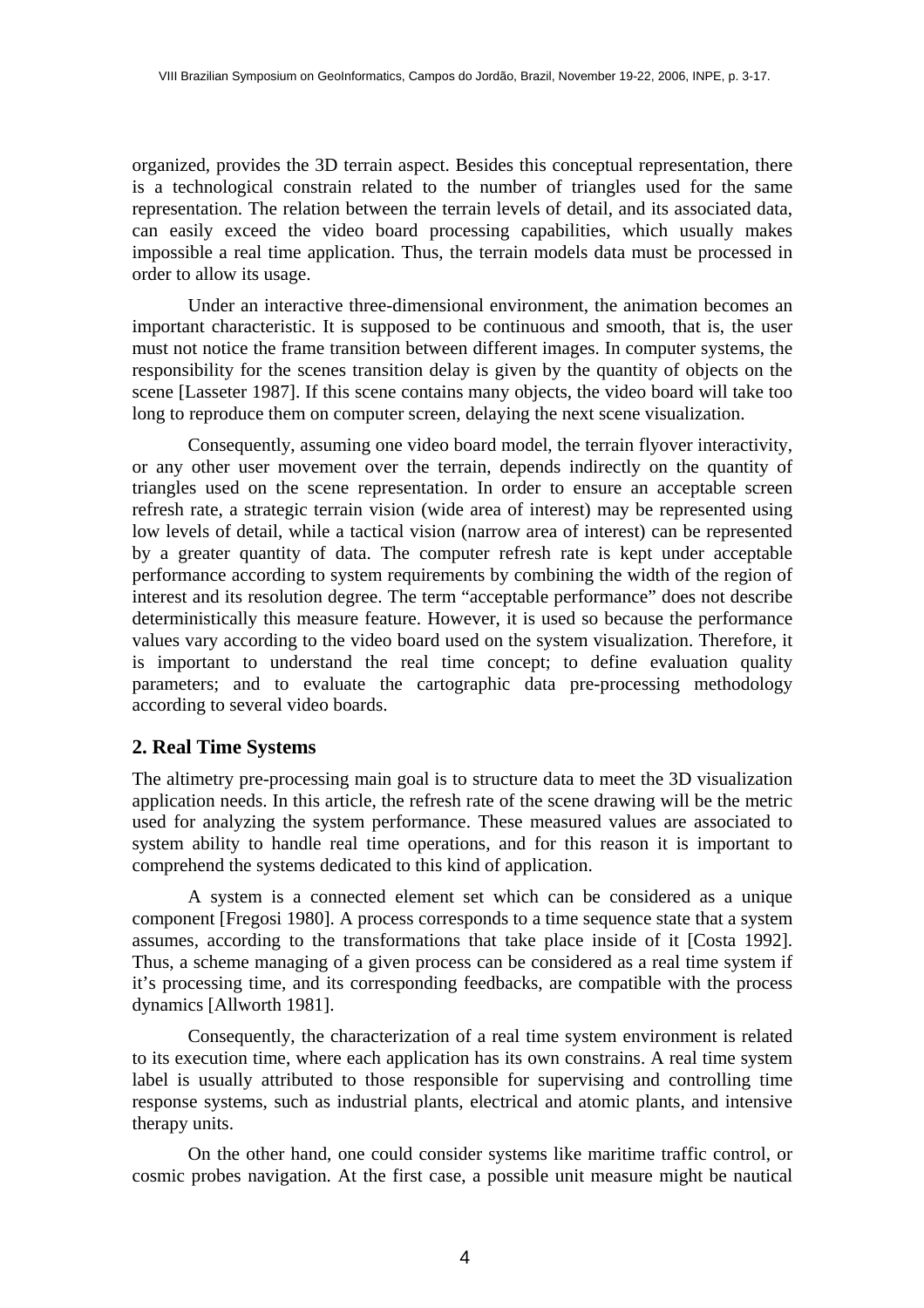miles per hour, while at the second case, it might be used light years per year. By superficially analyzing this study cases, one might consider strange to classify those systems as real time environments due to its elastic time response. However, this is not a sustainable argument because the real time environment definition is not associated to the elapsed time, but it is related to an opportune problem treatment. According to Martin [1987], real time systems might have more elastic response time if the answer delay does not compromise the application correct functioning.

 In the military environment, a terrain three-dimensional visualization system must also allow real time answers. In the Brazilian Army, the equipment project for military systems [Brasil 1994] is defined by the Basic Operational Specifications that establish the desired characteristics to be attended by the system. Usually, the specifications demands oppose the commercial off-the-shelf technological restrictions like weight limitation, batteries autonomy and processing capacity. For example, the current military batteries can provide energy for displays, radios, electronic sensors and other equipment for a continued 12 hours mission [Flynn 2004]. Fast Action Troops, such as a Parachuting Brigade or an Air Transportable Brigade, need electric energy for at least 72 continuous hours [Brasil 1998]. According to Future Force Warrior [Copeland 2004a, 2004b], a United States Army research project, a soldier equipped with wireless communication helmet, night vision camera, PDA (Personal Digital Assistant) and GPS (Global Positioning System) would need to carry 15 kilograms extra combat equipment just for the batteries.

 In order to reduce the equipment weight, soldiers can use lighter materials, use new technologies, or even eliminate superfluity. However, the batteries are necessary heavy elements, which cannot be simply discarded. The current problem solution adopted by military forces has been the reduction of the quantity of batteries. In order to preserve the system autonomy time it is necessary to reduce the electronic components energy consumption. This energy cutback is made possible by decreasing the system processing capacity.

 In this context, the development of applications for three-dimensional terrain visualization becomes a challenge. First, because the nature of this kind of application involves a great quantity of data to be processed. Second, because the available computational resources tend to be exiguous. The direct implication of these two factors is that the application becomes incapable to provide data in real time. Therefore, it is recommended to smartly prepare the cartographical data before its use by the visualization system, as described in the following sections.

## **3. The Terrain Mesh**

A mesh is a discrete representation from a geometric domain using primitive shapes. In Figure 1, the geometric domain represented by a real terrain model is composed by triangular geometric primitives. Each triangle vertex corresponds to a measurement point on the object surface.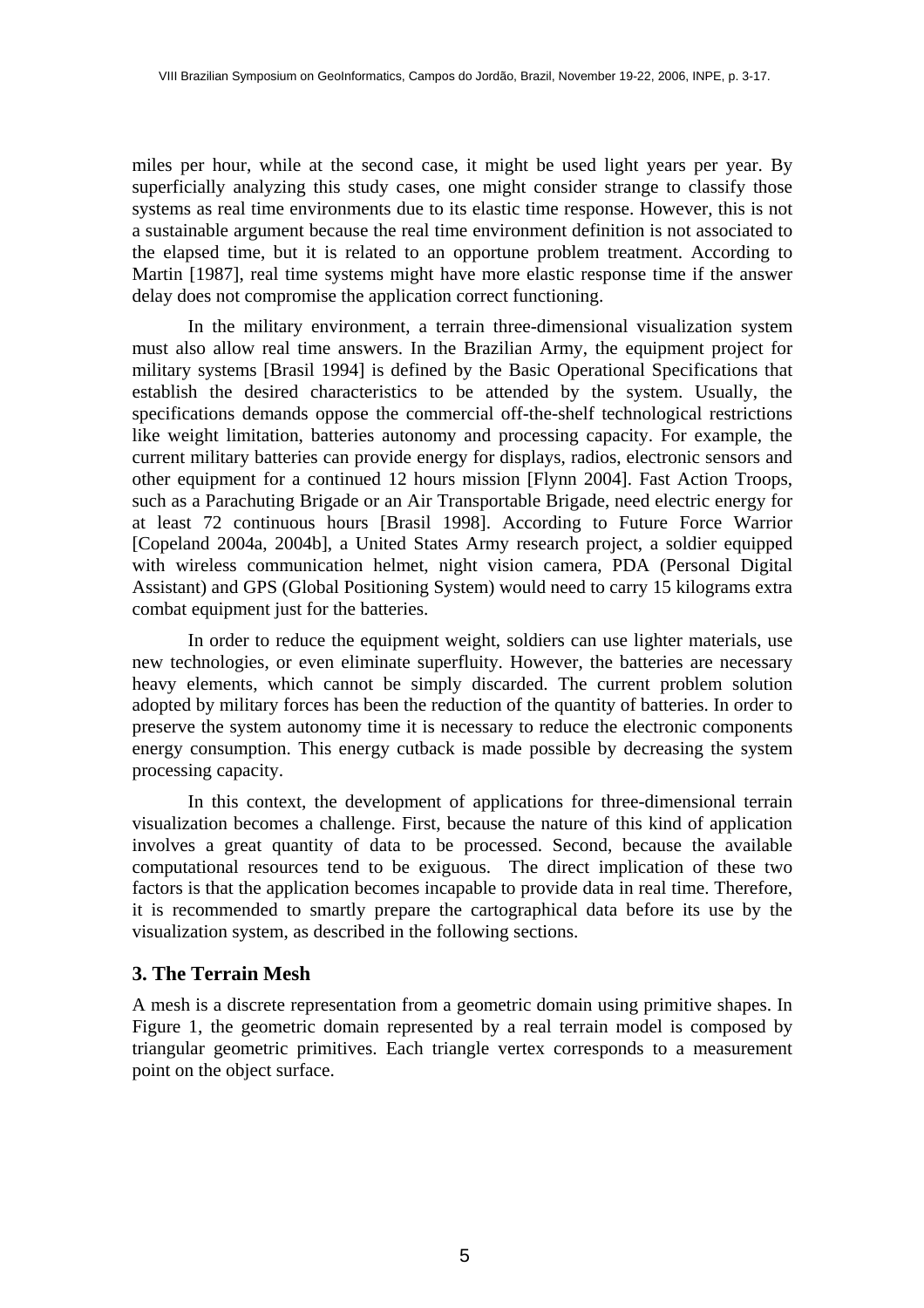

**Figure 1. A terrain model represented by a triangular mesh.** 

 A set point triangulation consists on finding straight line segments that connect these points so that: (1) none of these segments crosses with another straight line segment, and; (2) each point is vertex of at least a triangle formed by these segments (or a minimum of two triangles when considering the convex hull). Thus, to compute the Figure 1 mesh, it is necessary to work out the surface head point's triangulation. This triangulation resulted in the collection of triangles observed in the same figure.

 Ideally, to construct a 3D terrain mesh it must be measured all the surface points' heights and map them on the mesh. However, it is impossible to know exactly the heights of all points on a terrestrial surface, that is, it is only possible to know those points' altitude measured on the terrain. This means that it is only feasible to know the correct height of a finite point set. The other surface points' heights must be defined by interpolating those sample heights. An ordinary approach is to attribute the same height to all neighboring points near a sample height. However, as observed in the Figure 2a, the result is quite artificial. On the other hand, another strategy could be described as follows. Initially, each quoted point is connected using straight line segments in order to compose a triangle set. Then, each triangle vertex is raised until its corresponding height, providing a better surface representation at three-dimensional space, as illustrated in Figure 2b [Berg et alii 2000].



**Figure 2. Terrain surface representation: (a) ordinary solution; (b) less artificial solution using triangles primitives.**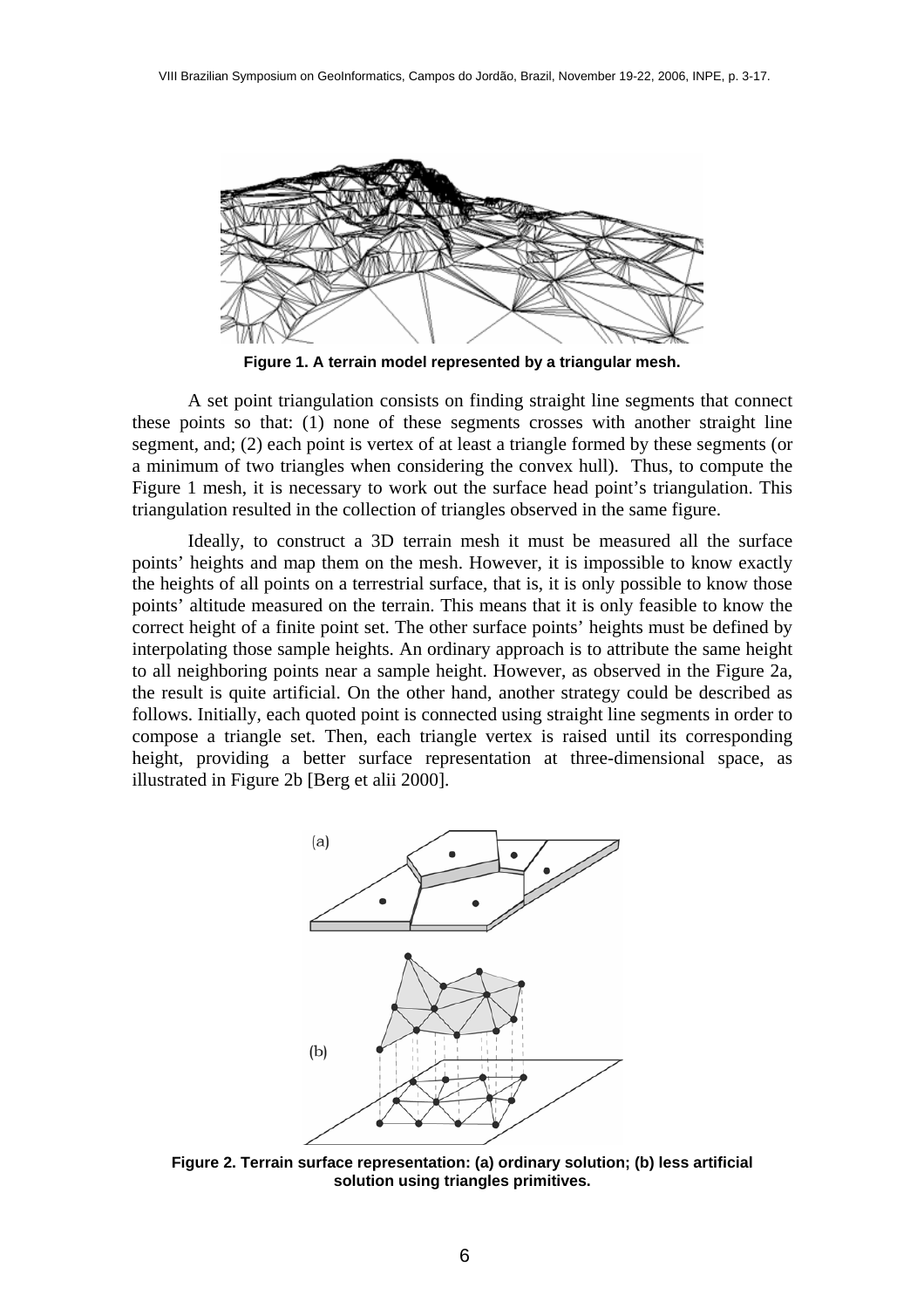It must be observed that, given a point set, it is impossible to be certain about the terrain shape, but just the height of the quoted points. Thus, since no other information is provided, it is correct to state that all possible triangulations are equally good. However, some triangulations seem more natural than others. Usually, meshes with strong acute triangles seem to be visually more pleasant than the ones with less acute angles. As a result, the visually better meshes are those that maximize the minimum triangle angles, and known by Delaunay triangulations [Dwyer 1989, Shewchuk 1996]. An important characteristic from Delaunay triangulation is that, for each sample set, there is a unique triangulation associated to it.

## **4. The Cone Vision**

As described in Mello & Ferreira (2004), the cartographic categories are features layers used for structuring digital map libraries, as illustrated in Figure 3. The DSG (Brazilian Geographic Service Directory), for example, implements nine categories: transport system, infrastructure, limits, constructions, control points, hydrography, localities, altimetry and vegetation. Considering a given region, there is a specific toponymy archive associated to each category, totalizing eighteen archives. So, an area mapped by DSG has nine features archives and nine toponymy archives.



**Figure 3. The representation of any region over a geographic space is composed by overlapping information layers of called cartographic categories.** 

 The quantity of geometric elements available in each cartographic category can become computationally onerous, either under the graphical processing point of view, or under memory consumption. In both cases, the final application will become slower.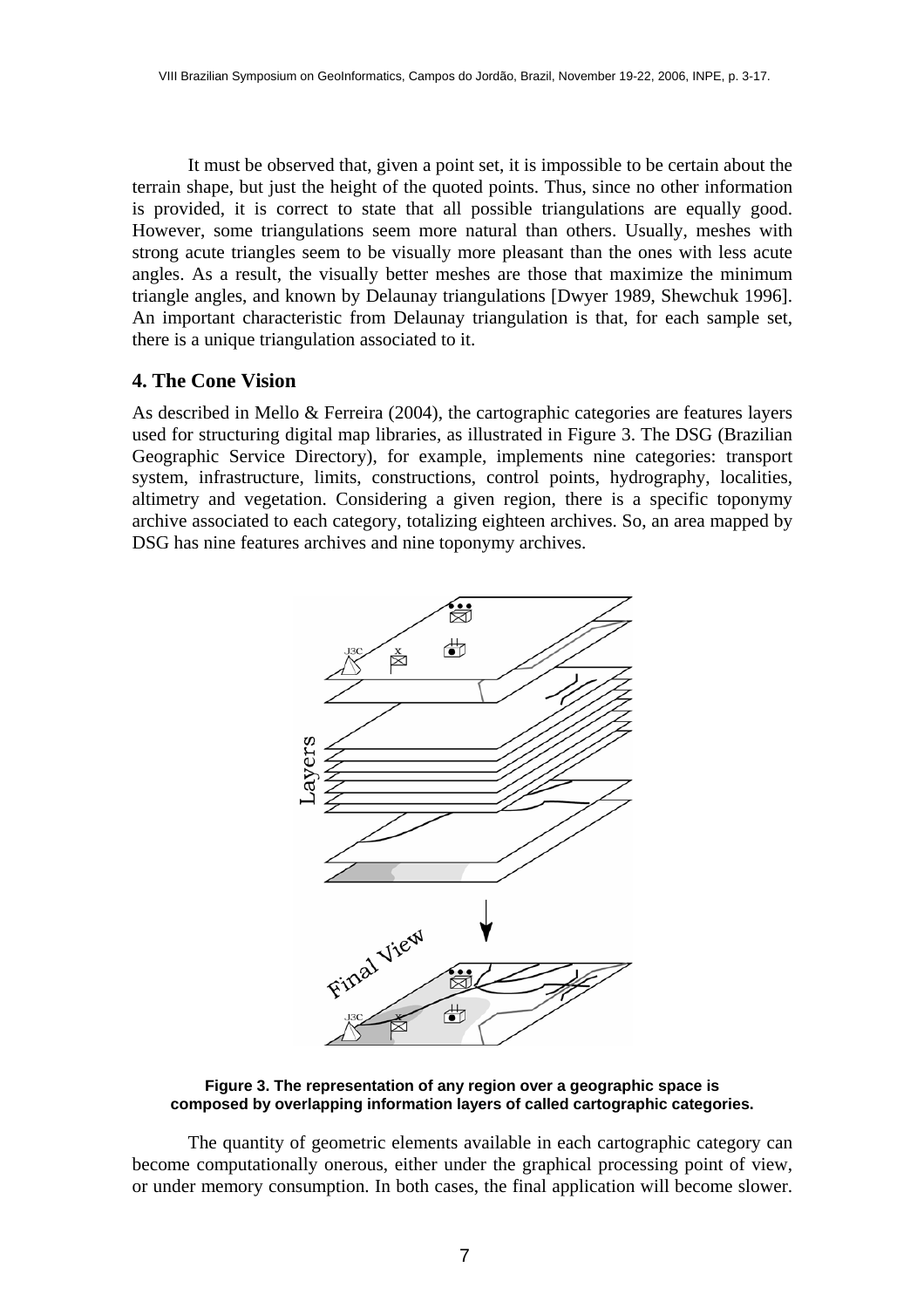It is easy to notice that just a fraction of geometries of the virtual environment is effectively visible at a given moment [Mello et alii 2003], as illustrated in Figure 4. It must be observed that in the instant described in the figure, the soldier can only see the tank and a road stretch. The helicopter is not visible in this situation. In order to reproduce on computers the image observed by the soldier, the video board would not need to draw the whole scene. It would only be necessary to display the tank and the road objects. In this situation, the helicopter would be discarded from the exhibition. Hence, if it is possible to determine the invisible geometries before being drawn, it would be possible simply to ignore them, thus preventing the unnecessary data processing for the application. This clipping procedure is known as frustum culling [Astle et alii 2002].



**Figure 4. Object visibility at a given instant: the road and the tank are visible under the soldier point of view, but the helicopter is not.** 

 The virtual environment visible geometries are defined as the intersection between the observer vision cone and the cartographic categories. For the next study case, consider only the altimetry layer of a given region. The common region between the cone vision and the data layer is illustrated in the Figure 5a. In computerized systems it is common to represent the observer vision cone as vision pyramid [Lamothe 1995], as presented in the Figure 5b. The overall computations related to pyramids vision tend to be significantly faster than the calculations associated to cones vision, and for this reason, the pyramids vision are used the most.

 The region of interest is divided into an indexed cells space [Mello & Ferreira 2004] in order to allow a unique identification of the areas intercepted by the pyramid vision. This indexation is illustrated in the Figure 5c. Finally, an intersection test is performed with the intention of determining cell totally, or partially, contained in the pyramid vision. Considering the case described on Figure 5d, it can be observed that cells 0-4-5-10-15 had been discarded during the frustum culling procedure, meaning that all the geometries contained in its interior would not be sent for the video board, avoiding unnecessary computer video processing.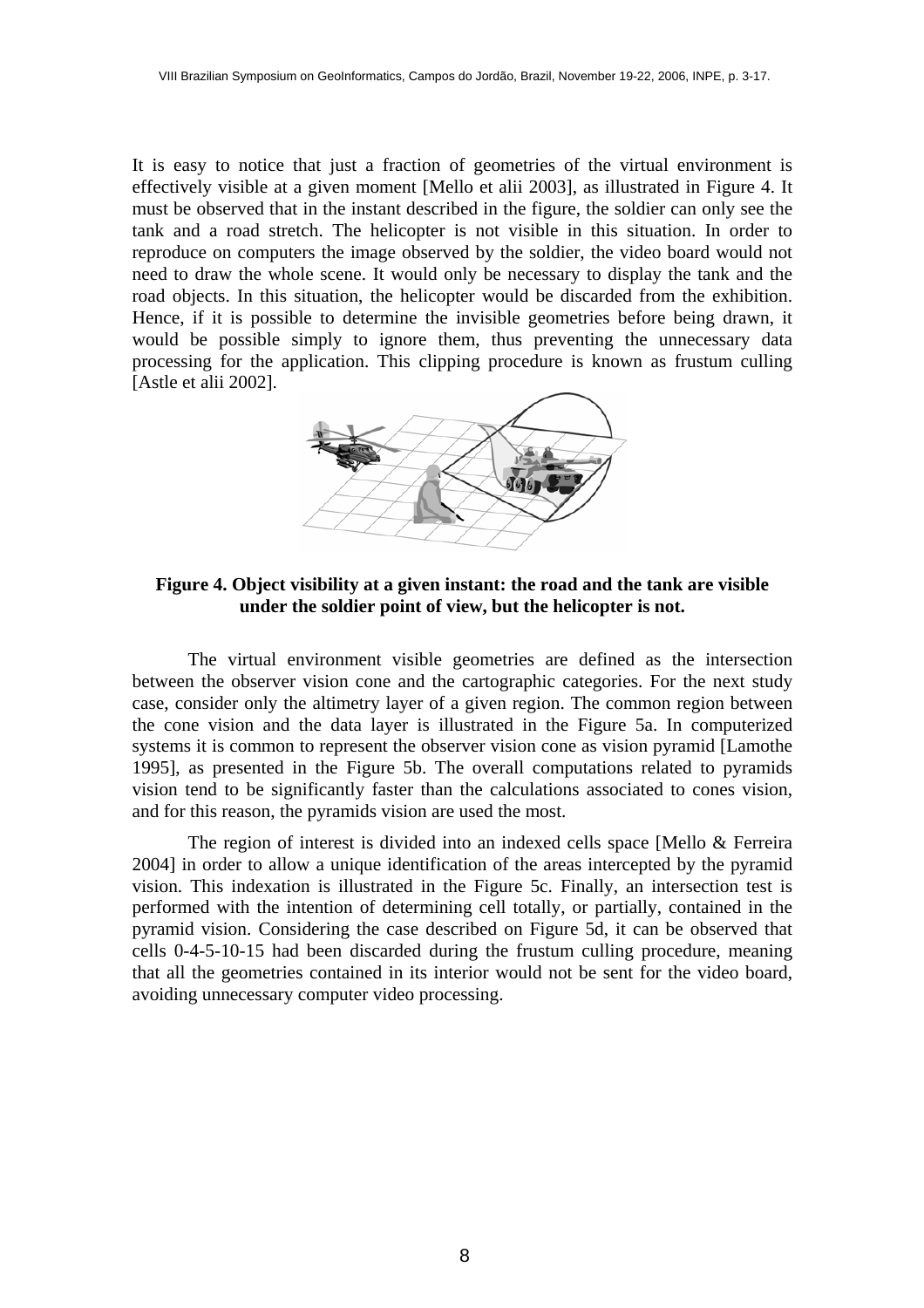



## **5. The Triangulation Construction Study Case**

Applications that demand overall triangles appearance to be more regular, as terrain visualization, usually use Delaunay triangulation. The Figure 6a presents an extract of the altimetry archive related to Piraquara region (adjacent to Curitiba) at 1:25,000 scale. It corresponds to the MI-2842-4 chart, where contour lines had been generalized with a three meters tolerance by using Douglas-Peucker algorithm. After the generalization, this altimetry archive contains 2,478 points, against the 8,791 original ones. The Figure 6b presents the Delaunay triangulation containing 4,922 triangles.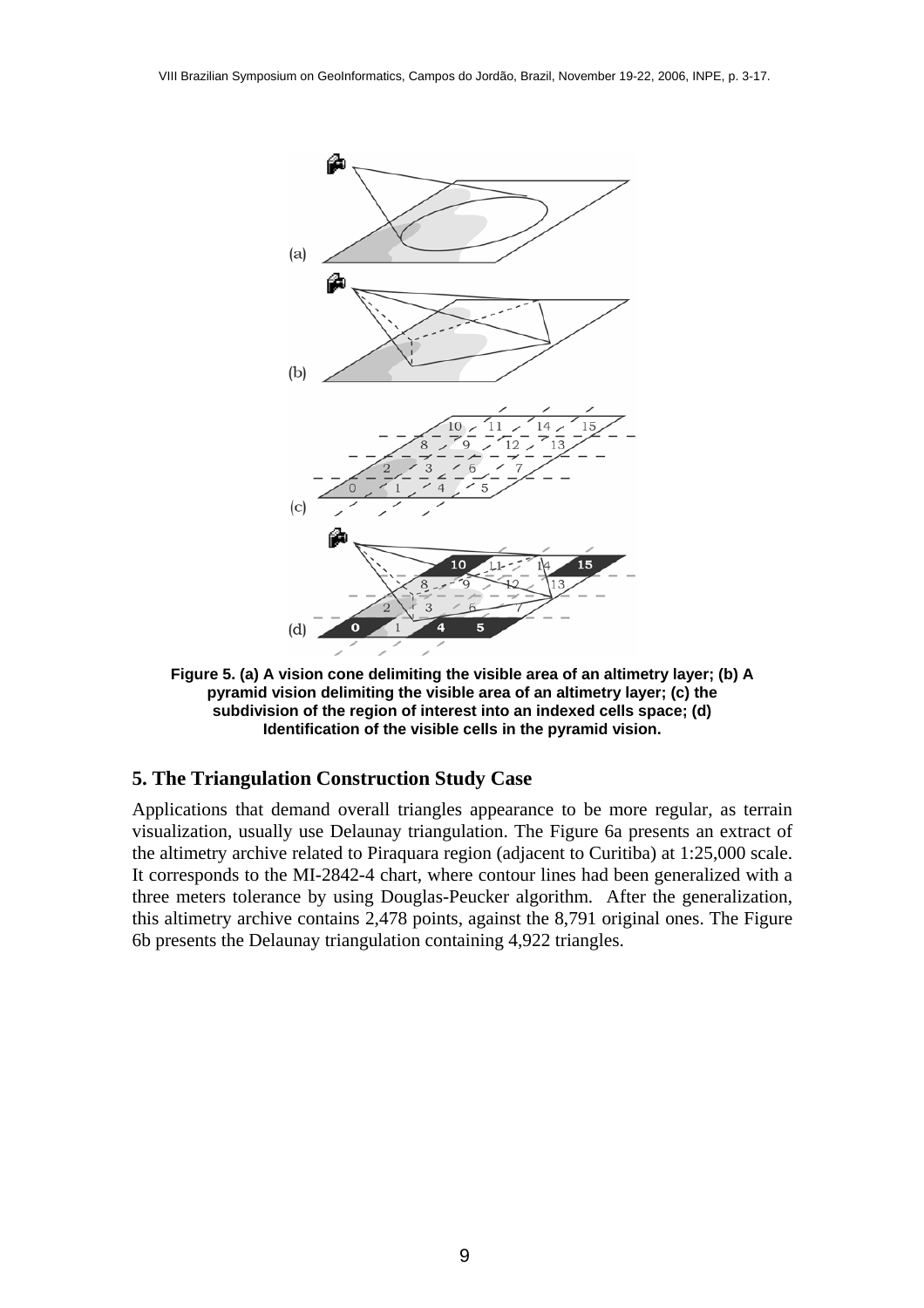

**Figure 6. Extract of the Piraquara chart of (MI-2842-4), next to Curitiba: (a) contour lines representation after the generalization process; (b) Delaunay triangulation of the same region.** 

 The geometries, contained in each cartographic category, can be classified in sets of points, lines and areas. The point geometries constitute a trivial case of geometric intersection since it can only belong to a single cell. However, the lines and areas shapes are more complex cases. A line, for example, may have its initial and final vertex into distinct cells. Therefore, it is necessary to break the line into segments, each one of them belonging to a single cell [Mello & Ferreira 2004].

 Considering the region of the Figure 6a, for example, it could be divided into a 4x4 grid as illustrated in the Figure 7a. It should be noticed that this division implies in cutting several contour lines, forcing the curves segmentation in the cells frontier. Then, each cell could be triangulated using its own level curves, and the resulting mesh is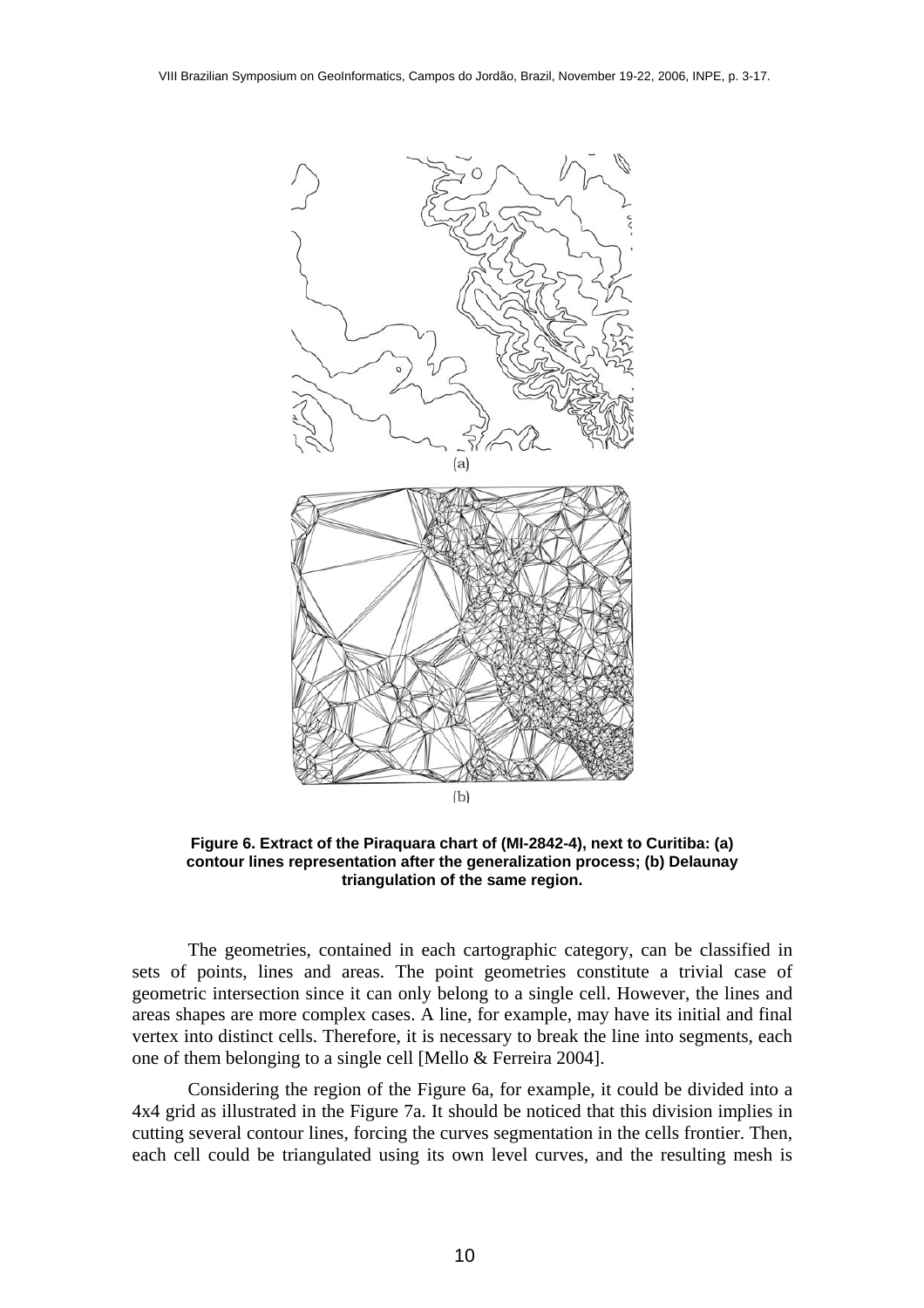presented in the Figure 7b. It can be observed the existence of holes at the grid corners, indicating that no triangulation covers those areas.



**Figure 7. Extract of the region of Piraquara: (a) the cartographic category of altimetry is divided according to a grating 4x4; (b) it is carried out the triangulation of the contour lines in each cell individually.** 

 Despite the triangulation presents holes, it is known that the real terrain does not have them. Consequently, it is desirable to create some artifice that allows to extend the triangulation for empty regions. An important property of Delaunay triangulation is that the sum, or combination, of a Delaunay triangulation set is a Delaunay triangulation too. So, the solution is to add four extra points to each cells point set, coincident to the delimited cells quadrilaterals vertices. These particular points are known as Steiner points [Berg et alii 2000].

 The calculation of x and y Steiner points coordinates can be easily automated since the 4x4 grid divides the region of interest into equal areas. However, it is necessary to compute a value for Steiner point z coordinate in order to provide a soft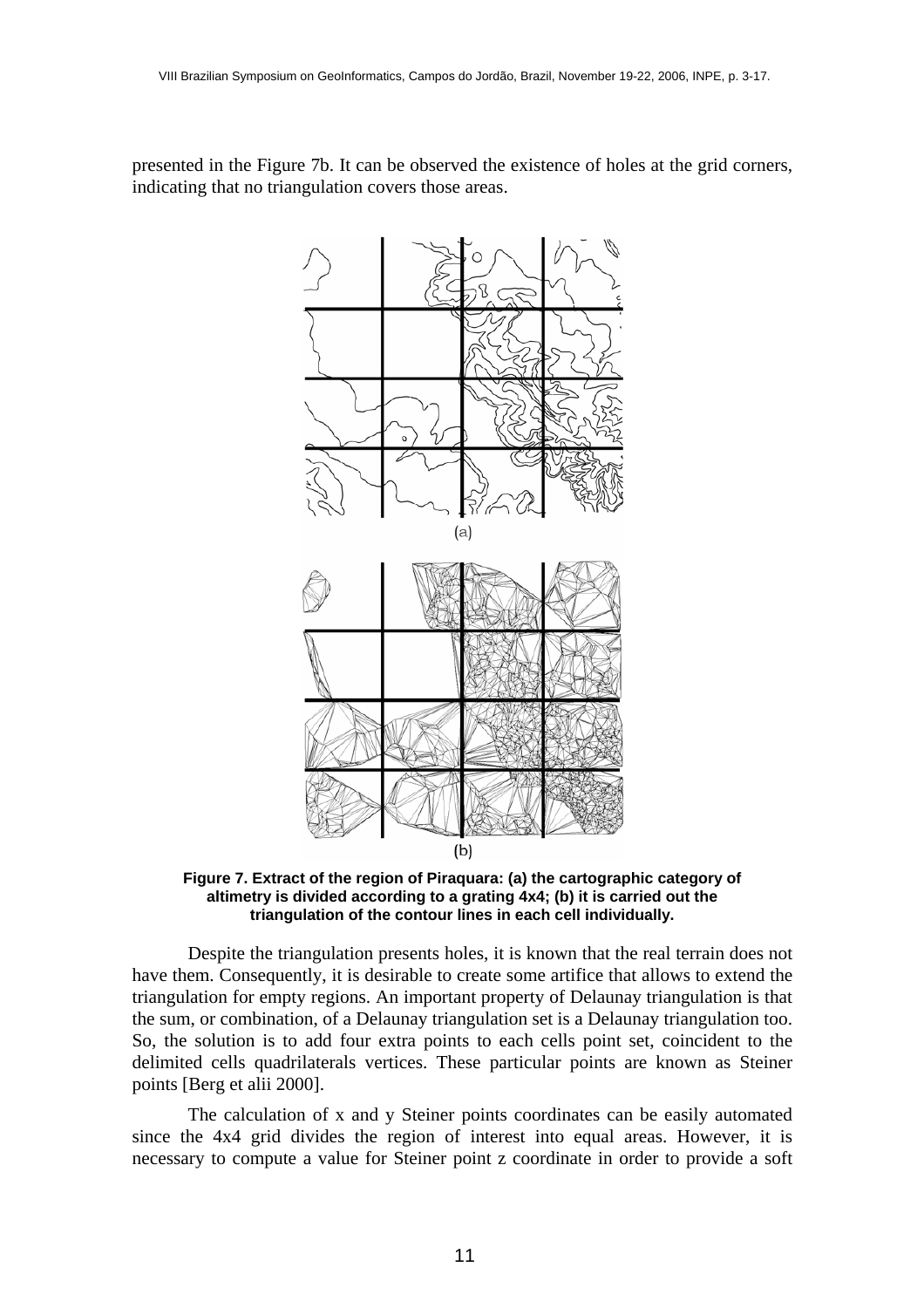and continuous aspect for terrain. It can be accomplished by using an interpolation technique such as the least square method.

 The least square method uses, as inference function, points located in the neighborhood from the point to be determined. However, the volume of altimetry layer data can be too high, becoming computational prohibitive to locate those points for each point to be interpolated.

 On the other hand, the indexing cell data structure can be used to perform an initial point set filtering. For each (x, y) Steiner point coordinate, it is possible to find out the adjacent cells. Subsequently, the search for neighboring points is performed only into the located cells, reducing the algorithm computational complexity. Figure 8 presents an altimetry layer scheme and its respective level curves. This layer was divided into a 4x4 grid, represented by the dashed lines. The black circle (Steiner points) represents a grid corner, which has quoted points into its neighboring cells. Therefore, the desired point z coordinate can be computed.



**Figure 8. The black points indicate the existence of sample points in its immediate neighboring cells, whereas the points designated with a x are surrounded by empty cells.** 

 However, the cells that share Steiner points marked with x do not own any points to be used in z coordinate determination, that is, they are empty cells. In these cases, it is necessary to locate the empty cells neighboring patches, known as Steiner point second neighbors. Then, it is performed a new search for quoted coordinates using the new point set. In the worst case, this procedure may be repeated until it is necessary to execute a point search over the whole original altimetry layer. However, in the average case, this procedure tends to be better than a full search over the complete cartographic category.

 After calculating the Steiner point's z coordinates, it is possible to compute a new triangulation for each cell. Thus, returning to the example from the Figure 7a, it is achievable to get the triangulation presented in Figure 9, containing 5,141 triangles. In this figure, the terrain mesh is subdivided according to a 4x4 grid, in which there are no emptiness regions, and the visual aspect looks continuous and soft allover.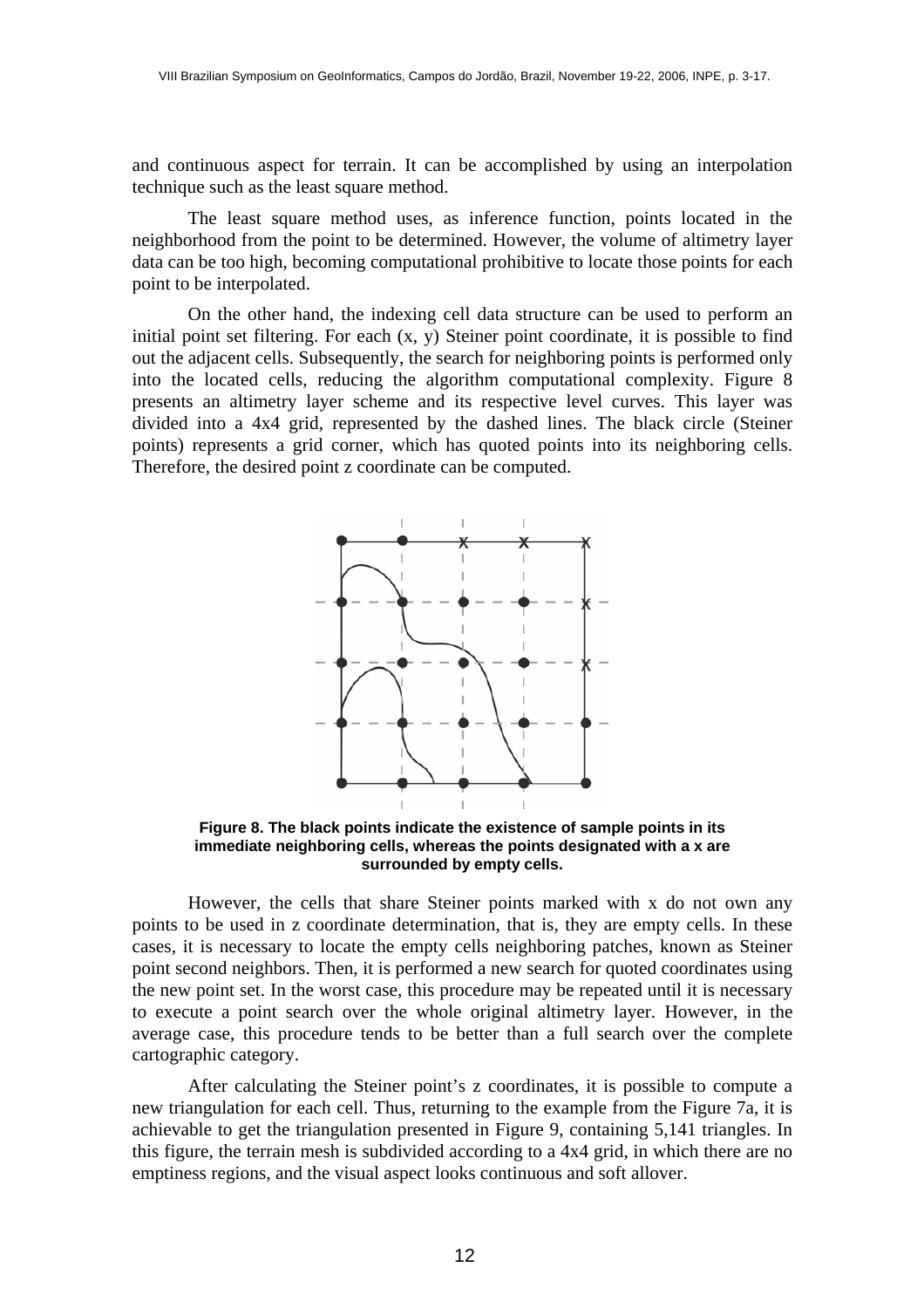

**Figure 9. Extract of the Piraquara chart altimetry layer, whose representative terrain mesh was subdivided into a 4x4 grid, where there are no empty areas.** 

 Figure 10 represents the three-dimensional line of sight illustrated in Figure 9. The observer is located on the chart upper left corner, facing the lower right corner. In this figure it can be observed a soft and continuous surface, where Steiner points z coordinates were computed using the least square method. Moreover, by using a 4x4 grid, it could be reached an average of 16.40 fps (frames per second) in virtual flyovers using video boards without hardware acceleration.



**Figure 10. Three-dimensional line of sight of the Piraquara altimetry layer extract.** 

## **6. Results**

 The time spent by the graphical device to draw the scene into the monitor screen is inversely influenced by the quantity of geometrical primitives. The frustum culling algorithm, combined with Douglas-Peucker generalization, contributes for reducing the number of geometries necessary for the exhibition, and consequently, influences the system performance improvement. It was executed several tests in order to analyze the influence of the cells size on the three-dimensional visualization application performance. During these tests, just the altimetry layer was used. Nevertheless, it does not compromises the experiment because altimetry data represents about 76% of all the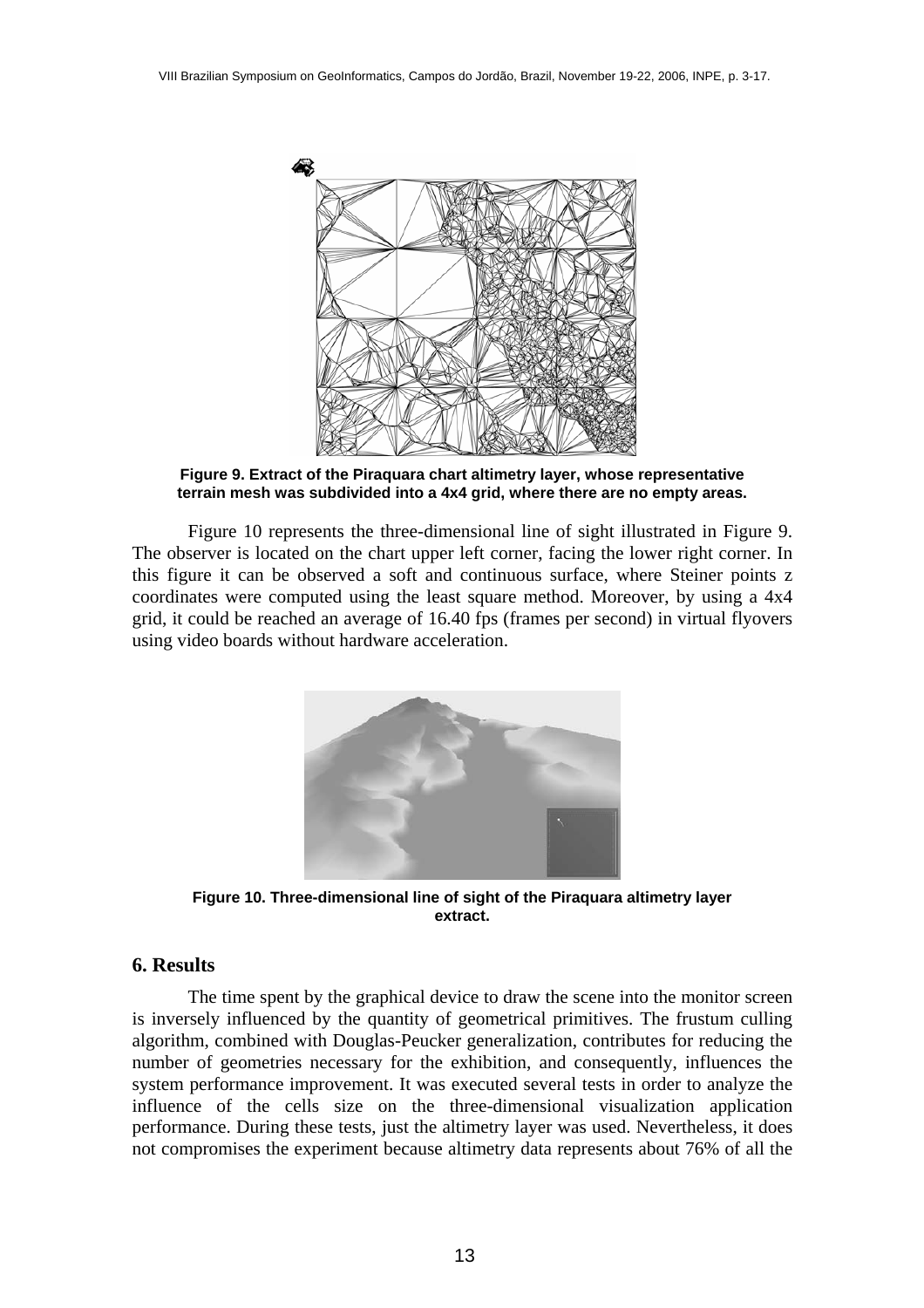map data [Anciães 2003], that is, it contributes with great part of the geometric primitive of a scene.

 During the carried out tests, it was used the complete MI-2842-4 chart (Piraquara), generalized with three meters tolerance, containing 137,841 triangles to be drawn. Two personal computers have been used. The first one had 256MB of RAM memory, 1GHz Pentium III processor, and the second equipped with 256MB of RAM memory and 233MHz Pentium I processor. The video boards used on the tests were: an S3 Virge of 1MB with PCI bus, an NVidia GeForce 2 of 64MB PCI bus and an NVidia GeForce 2 of 64MB AGP bus.

 The S3 Virge video board does not implement any hardware accelerated instruction, whereas the GeForce 2 video boards do so. The video boards had been exchanged between the two computers, except the GeForce 2 AGP device which was not possible to install in the Pentium 233MHz computer because no AGB bus was available.

The region of interest was subdivided into  $1x1$ ,  $2x2$ ,  $4x4$ ,  $8x8$ ,  $16x16$ ,  $32x32$ , 64x64, 128x128 grids, that is,  $2^{x}x2^{x}$  grids, where  $x = 0,..., 7$ . Each one of these grids divides the chart into 1, 4, 8, 16, 64, 256, 1,024, 4,096, and 16,384 indexed cells. For each 3-tupla configuration <computer, video board, grid>, the same region of interest flyover was executed. This flyover performed random trajectories, passing through locations on edge and on the center of the chart. A complete description of these random trajectories can be found on Mello & Ferreira [2006].



**Figure 11. Average values for video board refresh rate, without using cells culling, according to a 2<sup>x</sup> x2<sup>x</sup> grid subdivision.**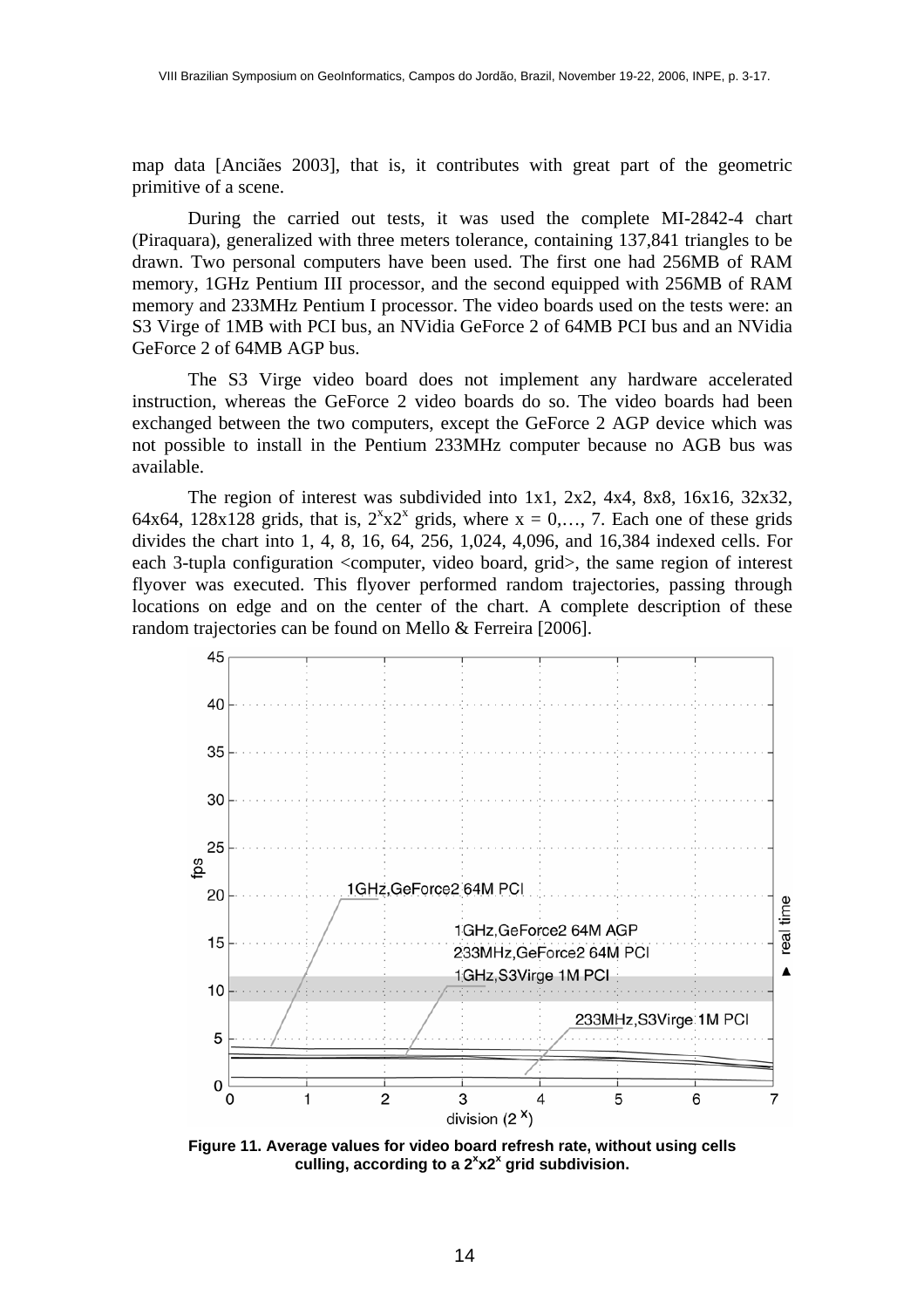The average values for video board refresh rate are illustrated on Figures 11 and 12. Figure 11 illustrates the results obtained by performing a flyover without the frustum culling algorithm, that is, all the geometries (triangles) had been drawn on each animation frame. On the other hand, Figure 12 represents the results associated to the invisible cells discard, that is, when only visible geometries were drawn.



**Figure 12. Average values for video board refresh rate, using cells culling, according to a 2<sup>x</sup> x2<sup>x</sup> grid subdivision.** 

 It can be observed that the use of a culling algorithm allows the configurations to upgrade from a non-real time performance zone to a real time one (except the configuration <233MHz Pentium, S3 Virge, \*>), in accordance with the values defined by Lasseter [1987].

 The Figure 12 curves negative concavity also illustrates the relation between the increase of cells quantity and the video board refresh rate. Initially, the increase of grid divisions helps to enhance the video board drawing capacity. This occurs because the cost of the cells visibility test is compensated by the profit gotten with the invisible geometric primitive discarding in the scene. This situation is kept until an inflection point is reached, characterizing a state where the relation becomes the best. After that, a new situation is initiated, when it is observed video board frame rate depreciation. In this case, the computational cost to test all the discarding cells increases more quickly than the computational benefit of the discarding itself.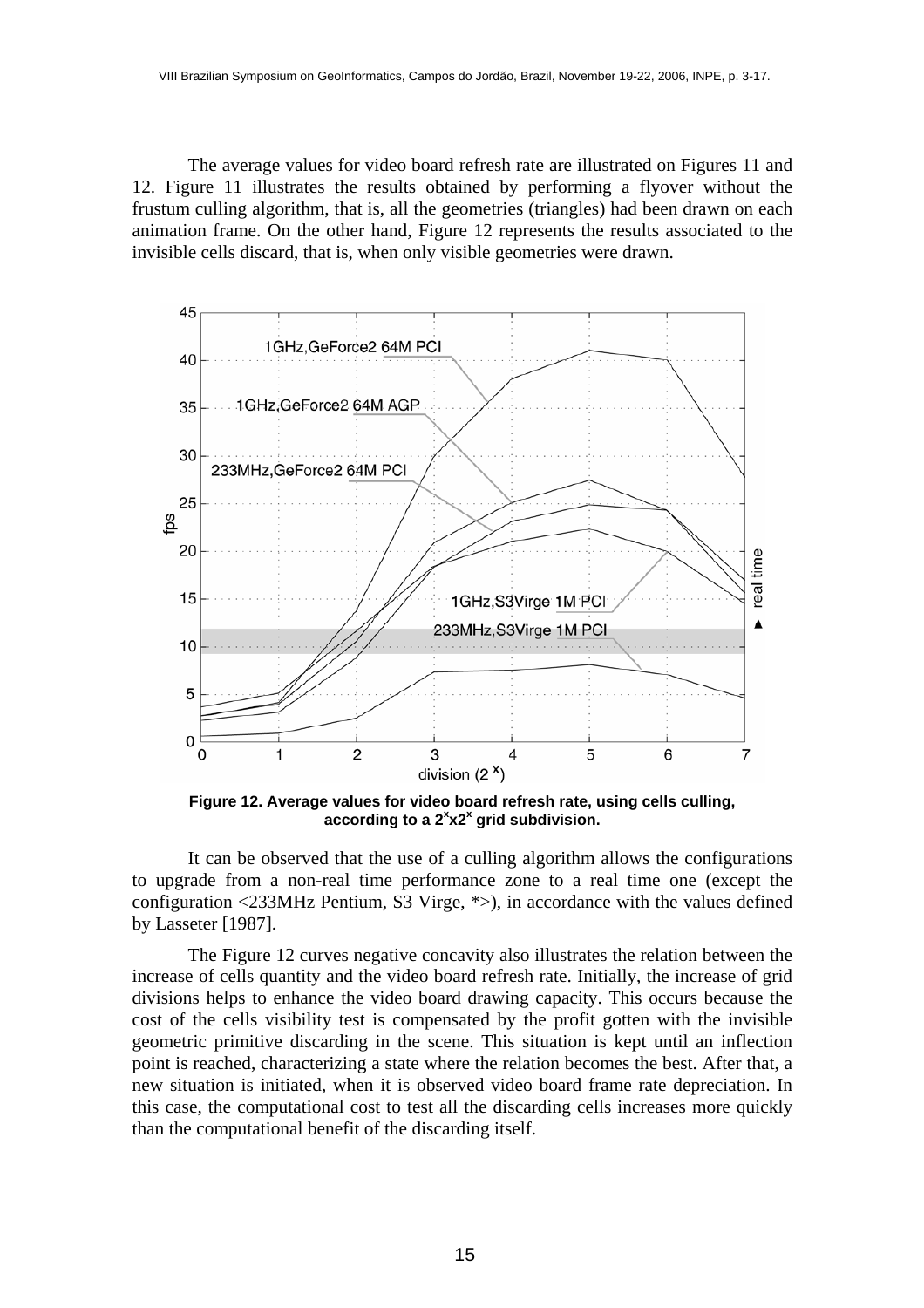## **7. Conclusion**

As previously mentioned, the relation between the terrain resolution and its associated data can easily exceed the video board processing capacity. In many cases, it becomes impossible to achieve a real time application. This problem becomes even more evident when trying to construct 3D terrain visualization applications based on data provided by national systematic mapping agencies. Also, it is a challenging task to implement 3D terrain visualization applications, based on real cartographical data, in a low processing availability environment.

 Initially, the 3D visualization application was incapable to provide a video board refresh rate compatible to a real time system, in spite of the equipment used. Through the use of the clipping algorithm, it was possible to improve the application performance to higher values than the lower limits defined by classic animation literature. The results analysis suggests that it is possible to create a real time 3D terrain visualization application based on the current available cartographic data. The methodology for pre-processing cartographic data, proposed by Mello & Ferreira (2004), proved to be useful to accomplish this goal.

#### **References**

- Allworth, S. T., "Introduction to Real Time Software Design". The MacMillan Press, New York, 1981.
- Anciães, C. L. C., "Transformação entre redes Geodésicas: uso de coordenadas 3D, 3D com restrição, e 2D". *Dissertação de Mestrado*, IME, p.48, 2003.
- Astle, D., Hawkins, K., LaMothe, A. "OpenGL Game Programming". Premier, California, 2002.
- Berg, M., Kreveld, M., Overmars, M., Schwarzkopf, O. "Computational Geometry: Algorithms and Applications" New York, Springer, 2ed., c.9, 2000.
- Brasil. Exército Brasileiro. IG 20-12: "Sistema de Ciência e Tecnologia do Exército". 1994
- Brasil. Exército Brasileiro. C 7-1: "Emprego da Infantaria". 1998
- Copeland (a), P., "Power Sources For Future Infantry Suite", Defence Update, SSC Public Affairs Office Press Releases, 2004. no.1
- Copeland (b), P., "Future Warrior: New Concepts for Uniform Systems", The Warrior Magazine, US Soldier System Center, Washington, 2004. November-December.
- Costa, R. S. N, "Sistemas Baseados em Conhecimento em Engenharia de Processos". Dissertação de Mestrado, Instituto Militar de Engenharia, IME, Rio de Janeiro, 1992.
- Dwyer, R. "A faster divide and conquer algorithm for constructing Delaunay triangulations" Algorithmica 2: p.137-151, 1989.
- Flynn, Patrick, "Powering Up the High-Tech Soldier of the Future". InFocus, The National Academies, Washington, pp.7-8, 2004. v.4, no.2.
- Fregosi, A. E., et alii, "Enfoque Clássico da Teoria de Controle". Campus, São Paulo, 1980.